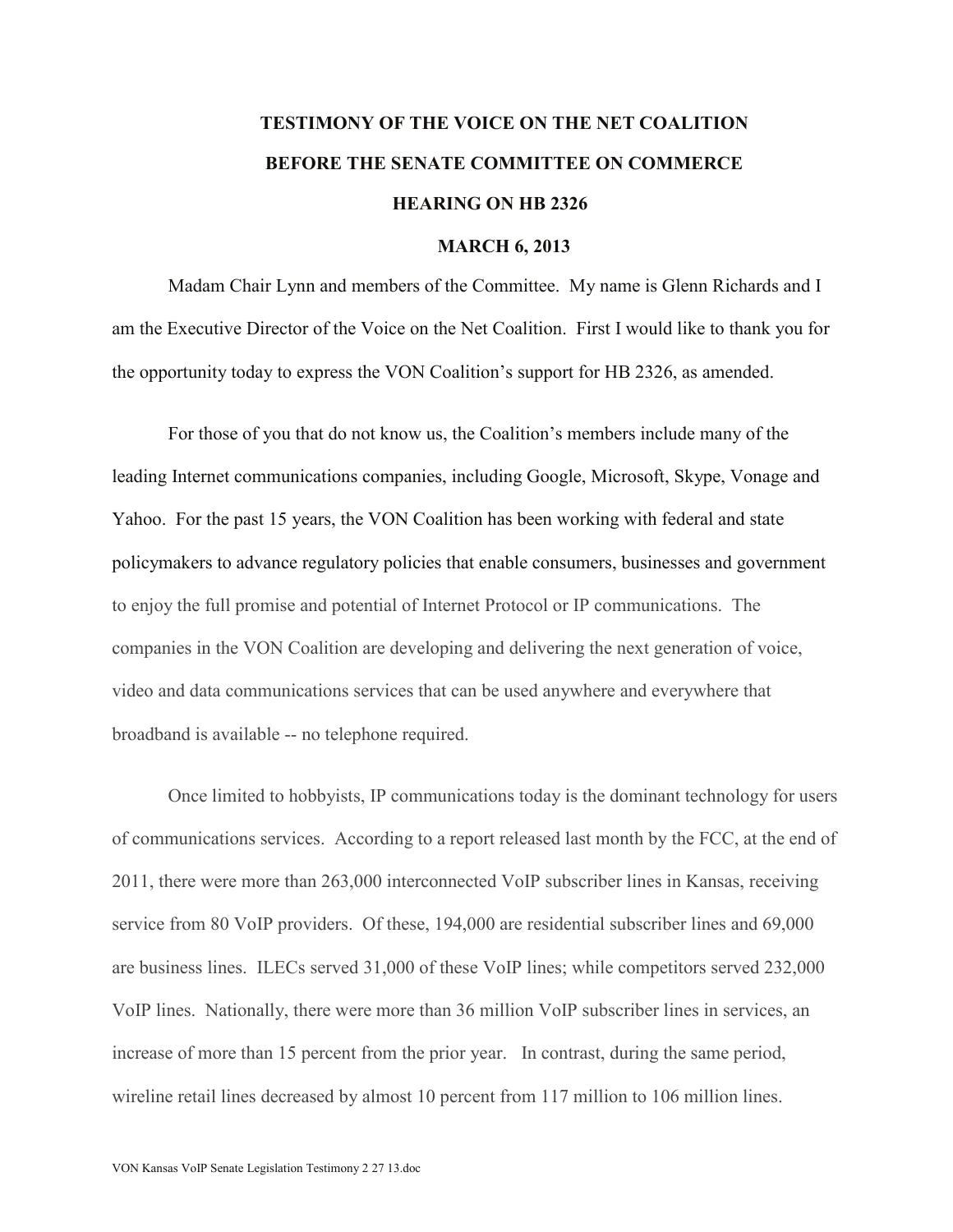The dramatic growth of IP communications has created viable competition in the communications industry, to the benefit of consumers that are saving hundreds of millions of dollars each year by switching to VoIP and other IP-enabled services. VoIP also provides consumers flexibility and features not possible in yesterday's telephone network. These include the ability to use an IP-enabled phone through any broadband connection anywhere in the world; allowing voice mail to be sent to email or converted to text; allowing multiple devices to ring at the same time, and bringing video conference calling to the masses. At the same time, quality and reliability have improved to equal if not surpass that of the legacy phone network.

For businesses, particularly small and medium sized businesses that are at times ignored by larger carriers, IP communications is lowering costs, allowing increased control over communications, increasing productivity, increasing mobility, enabling collaboration, and giving companies a competitive advantage. IP communications promotes telework; allowing people to work seamlessly from home as if they were in the office; creating more time with family and greater employment opportunities for parents of small children, adult caregivers and the disabled.

IP's ability to converge voice, video, and data into one application makes available new accessibility options for the tens of millions of disabled Americans. IP communications gives disabled users a choice as to which mode they want to communicate in. For example, a deafblind person could sign his conversation then read the response on text with a Braille display. A hearing-impaired person might use text for the main communication, then video to show their emotional reaction to the conversation.

IP communications is also bridging the gap between rural and urban Americans. VoIP can bring good information age jobs to rural communities, and encourages the rapid deployment of broadband to rural areas.

2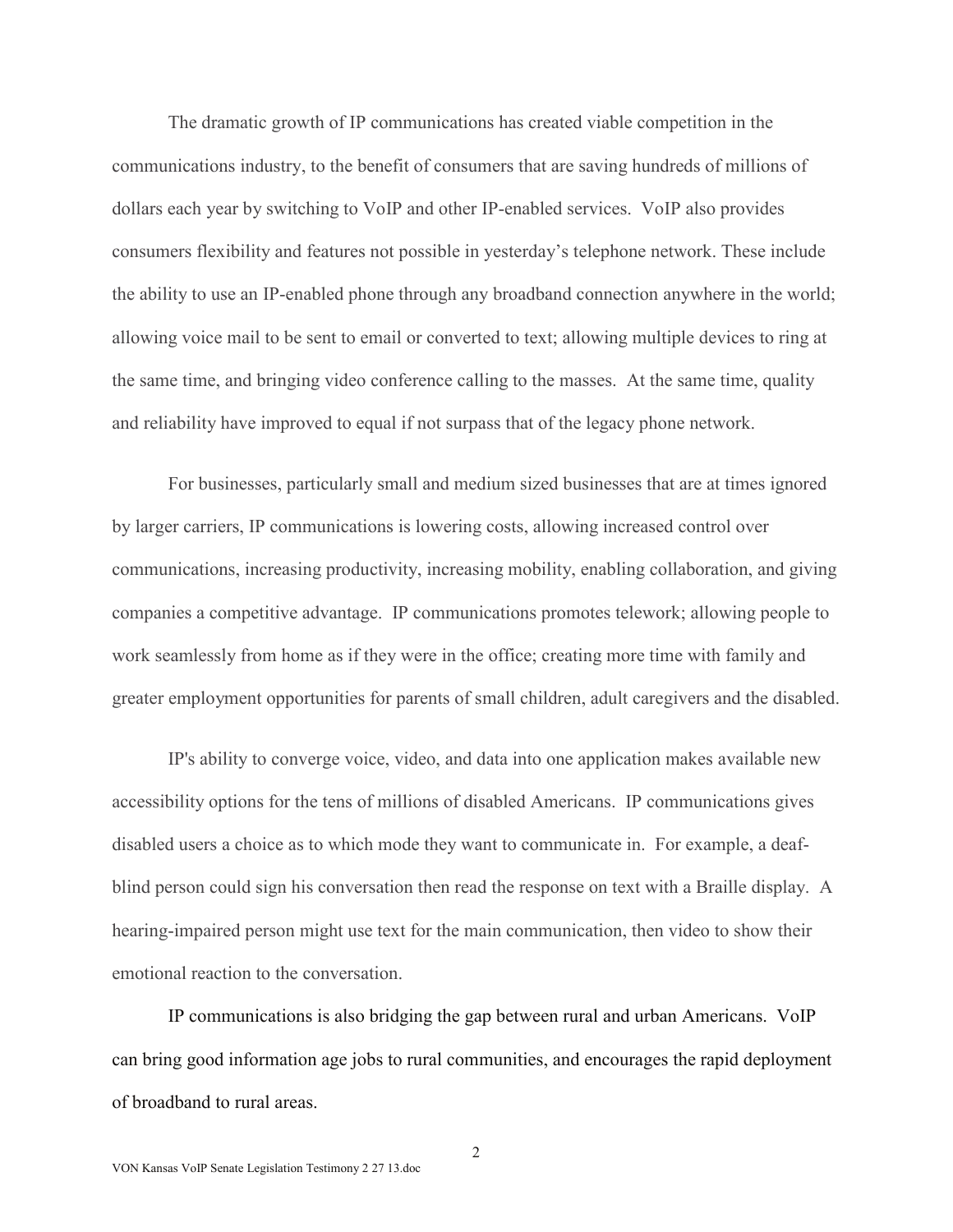IP communications has prospered in a largely unregulated environment. The Federal Communications Commission in 2004 found that IP communications between computers should not be regulated at all; and it also that same year preempted state regulation of interconnected VoIP – which are services that are used more like a replacement for regular telephone service. The FCC has, however, imposed certain public safety and consumer protection requirements on interconnected VoIP providers, such as a requirement to provide 911 services, protect customer data, report outages and assist law enforcement. There is no federal entry or price regulation of VoIP.

At least 24 states and the District of Columbia have already provided certainty to the investment markets by codifying regulatory "safe harbors" for VoIP or IP-enabled communications. These states have recognized that there is no benefit to imposing legacy telephone regulations on IP communications and that investment will be lost if regulatory ambiguities are allowed to remain in place. In an otherwise competitive market with low barriers to entry and low switching costs for consumers, entry and rate regulation has the potential to materially and adversely impact technological innovation, hinder the growth of open, competitive markets and place unnecessary burdens and costs on companies eager to invest in and deliver innovative products and features.

By adopting House Bill 2326, Kansas now has the perfect opportunity to join these progressive states and help launch a new era of broadband-enabled benefits for consumers and businesses in Kansas by eliminating the threat of conflicting state regulation of two types of Internet Protocol-enabled services. The first, referred to in this bill as Internet Protocol enabled service, includes those broadband delivered applications and services used by consumers, businesses, and government every day, such as instant messaging, e-mail, web surfing, search,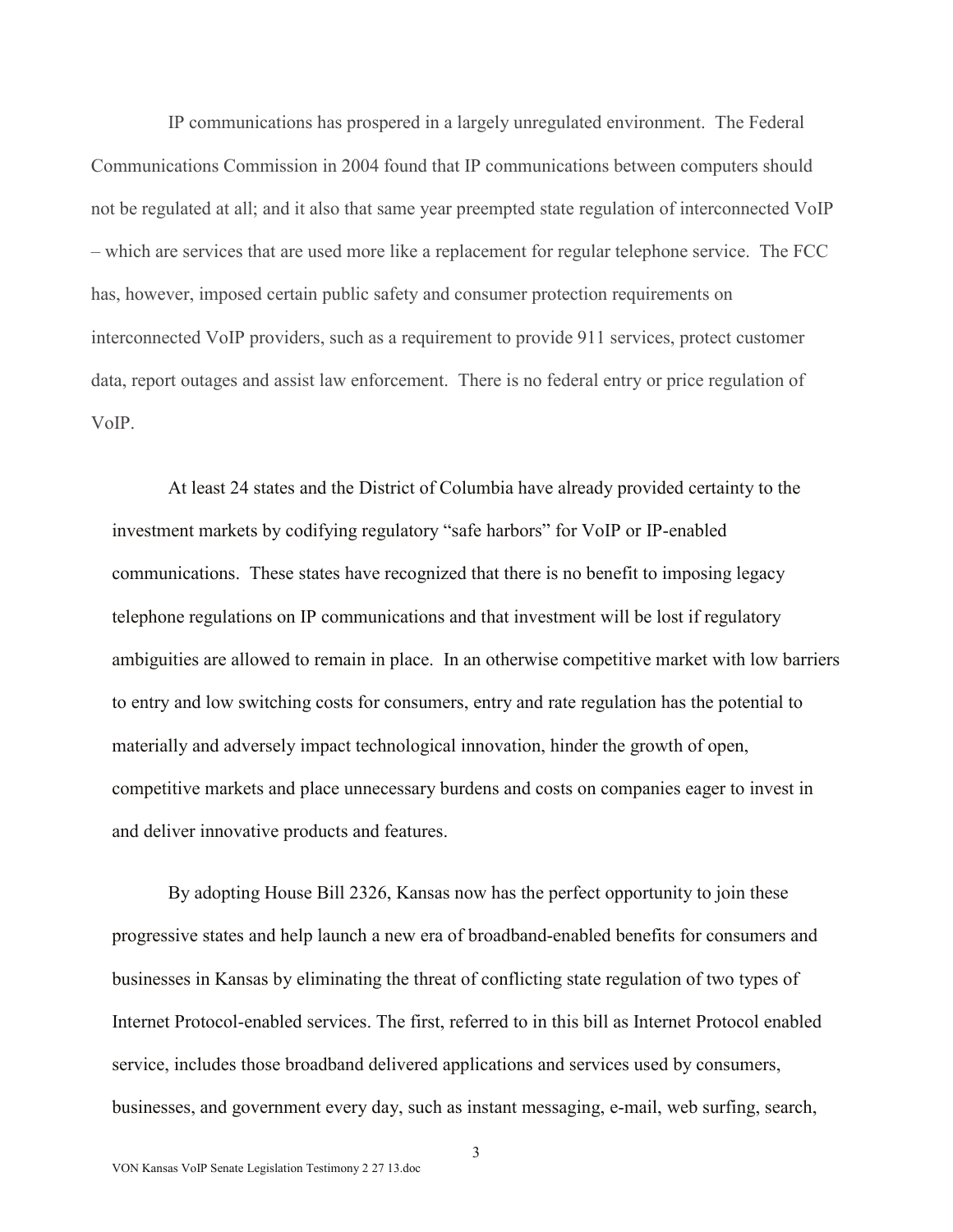streaming video, and voice communications applications such as Skype video calling. Historically, the FCC has preempted regulation of these offerings. These are the innovative products and applications that are driving Kansas' information technology economy. To ensure that consumers continue to have access to these transformative broadband applications, it is critical that state and local regulation not burden such innovation. HB 2326 recognizes and retains federal preemption of state and local regulation.

The bill also refers to another form of IP communications service, identified as Voice over Internet Protocol, or VoIP services, which provide consumers a replacement for their traditional phone service. VoIP services as defined in HB 2326 and by the FCC are distinguished by the ability of consumers to both make calls to and receive calls from the public phone network. The FCC has created a uniform framework for the regulation of these two-way VoIP services that applies in all 50 states. This legislation reinforces the existing federal framework by precluding state or local governments or agencies in Kansas from attempting to regulate VoIP in conflict with the FCC.

The appropriate policy framework, as embodied in this legislation will facilitate transformative improvements in the way all people in Kansas communicate that harness the power of the Internet. Adoption of HB 2326 will provide four critical benefits to the state of Kansas during these challenging economic times:

(1) a platform for innovation delivering advanced broadband communications features to consumers and business in Kansas;

(2) increased competition among network and service providers leading to cost savings for consumers and businesses across the state;

4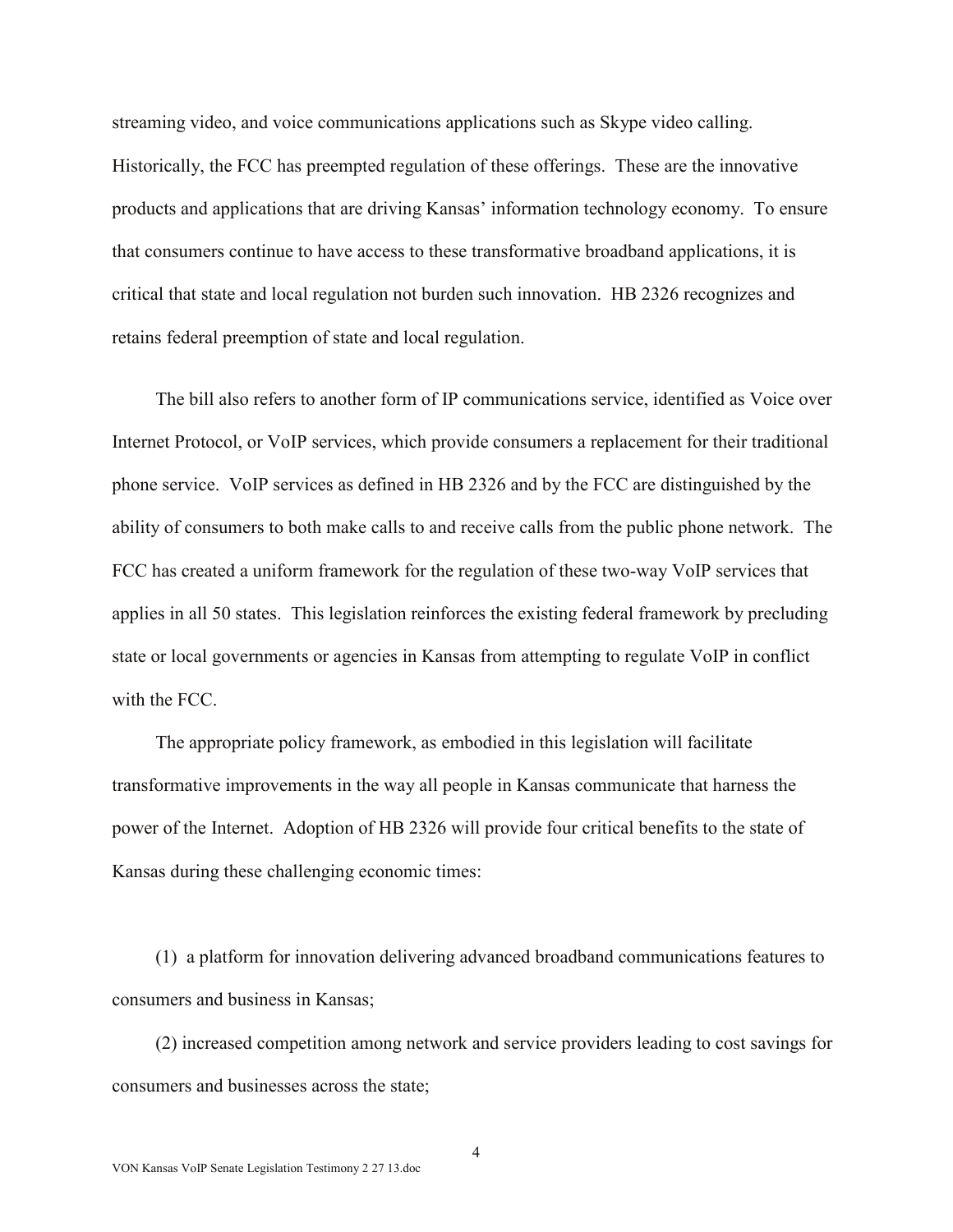(3) increased infrastructure investment and accelerated broadband deployment – critical elements of job creation and economic growth in the state, particularly in rural areas; and,

(4) most importantly, this legislation will moot a problematic order issued by the Kansas Corporation Commission on January 30, 2013, asserting jurisdiction over what it calls "fixed" VOIP and requiring Time Warner Cable to obtain a Certificate of Convenience and Authority to offer its Digital Phone Service in Kansas. As noted earlier, the FCC in 2004 preempted state regulation of VoIP and, in my opinion, this Commission order will not survive judicial scrutiny, if appealed. The order will likely have a chilling effect on the 80 companies providing VoIP services in Kansas, possibly leading to their exodus from the market and reducing competition, rather than subject themselves to state telephone regulations, including the filing of tariffs. I am aware of only one other state, Vermont, that has a similar regulatory decision in place, and that has been appealed to the state supreme court.

This critical legislation – which must be passed this session -- will ensure the continued availability of these broadband communications offerings and open new high-tech economic opportunities by prohibiting regulation of innovative IP-based services, consistent with Federal law. Everyone in Kansas has much to gain from a regulatory environment that allows innovative IP enabled applications and services to remain free from regulations originally intended for plain old telephone services.

In summary, enabling a consistent and predictable policy framework, thereby fostering innovation in VoIP and IP-enabled applications and services can help lead to breakthrough new benefits for Kansas consumers. The bill provides a platform for innovation, facilitates competition and cost savings for consumers, and will drive job growth, broadband deployment, and greater economic prosperity for the state.

5